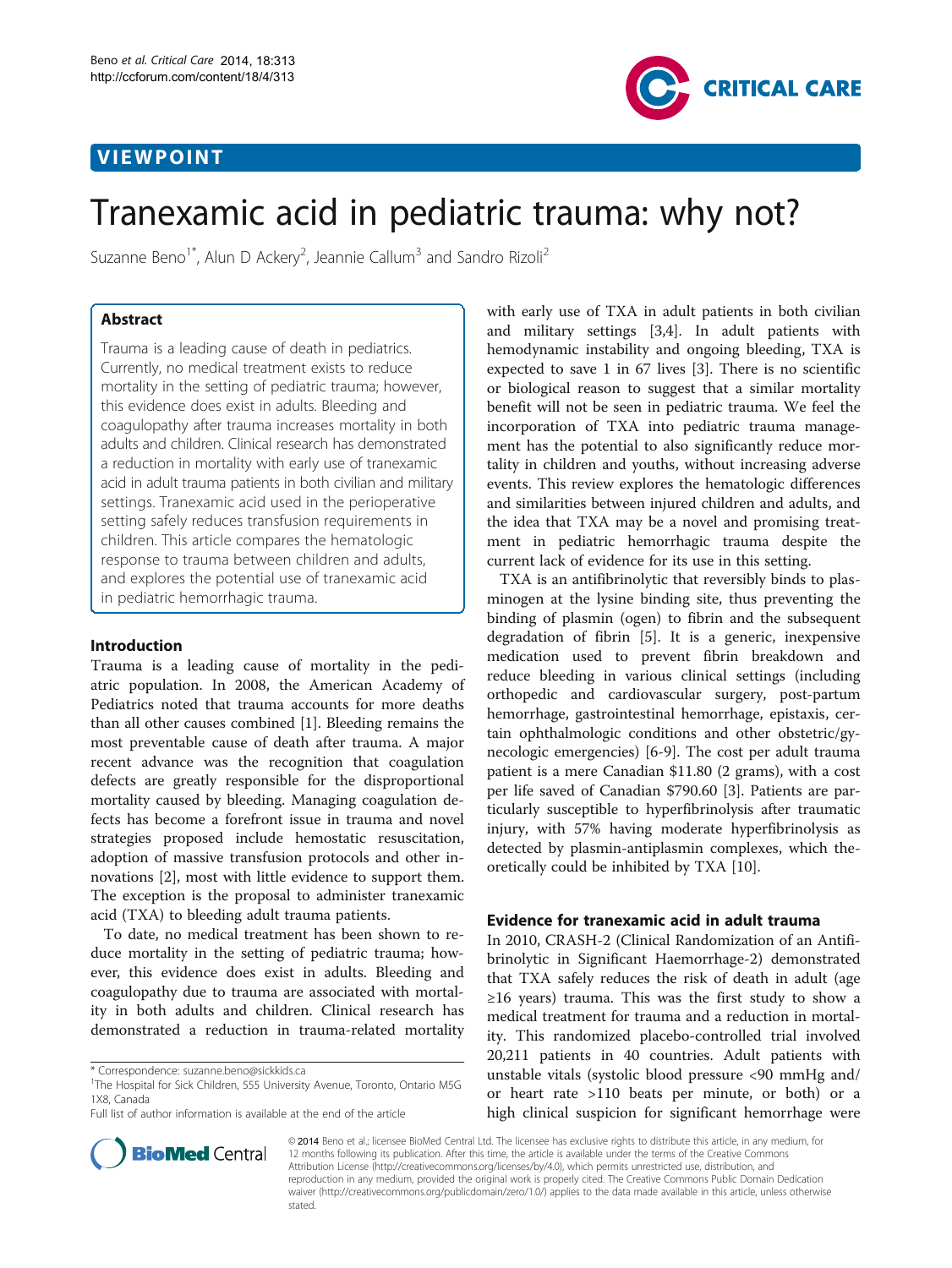randomized to TXA versus placebo. The primary outcome, in-hospital mortality at 4 weeks, showed a significant reduction in risk of death due to bleeding for the TXA group (risk of death 0.85; 95% confidence interval 0.76 to 0.96;  $P = 0.004$ , number needed to treat (NNT) 121) and all-cause mortality for the overall population (risk of death 0.91; 95% confidence interval 0.85 to 0.97;  $P = 0.0035$ , NNT 67). TXA appeared to have the greatest impact on reduction of death caused by bleeding in the severe shock group (admission systolic blood pressure ≤75 mmHg) if administered within the first hour from injury. Further sub-analysis of CRASH-2 showed that mortality benefit was greatest when given within 3 hours of the injury, with suggested increased risk of death caused by bleeding, but no difference in all-cause mortality, if given later [\[3](#page-3-0)[,11](#page-4-0)].

The CRASH-2 trial administered 1 g of TXA over 10 minutes followed by 1 g over 8 hours [[3\]](#page-3-0). Adverse events have not been published with this dose, but reports exist from other patient populations when much larger doses are given. In cardiovascular bypass surgery, extremely high doses (>100 mg/kg) of TXA appear to increase the risk of perioperative seizures [\[12](#page-4-0)-[15](#page-4-0)]. There are also reports of TXA rapid infusion hypotension, TXA-induced cerebrovascular infarctions and even a single case report of TXA-induced toxic epidermal necrolysis [[16](#page-4-0)-[18\]](#page-4-0). Vascular occlusive events were included in the secondary outcomes in the CRASH-2 trial, but there were no significant differences between TXA and control groups with respect to arterial and venous thromboembolic events [\[3](#page-3-0)]. Systematic reviews have failed to find a concern regarding adverse events [[19-21](#page-4-0)].

CRASH-2 was a landmark trial involving a large and diverse study population in many different healthcare settings. It provides high-level evidence for the widespread global use of TXA in adult trauma patients with significant hemorrhage. Conversely, the fact that the majority of sites were in low- and middle-income countries has drawn criticism for CRASH-2. Concerns include an over-reliance on results that may not be accurate for patients cared for in developed comprehensive trauma systems with lower preventable death rates through access to blood products, massive transfusion protocols and definitive surgical care. However, Ker and colleagues [[22](#page-4-0)] found no compelling evidence that geography varied the effect of TXA on death due to bleeding when jointly analyzing CRASH-2 trial data, World Health Organization mortality data, and data from a systematic review. Lastly, the impressive rarity of thrombotic complications seen in CRASH-2 has sparked concerns that the possible risk of thromboembolism may have been underappreciated and might well be higher in hospitals where these complications would be more actively sought [\[23\]](#page-4-0). While current evidence does not support

this theory, the focus on thromboembolism merits further research.

More recent *post hoc* analysis showed that administering TXA to bleeding trauma patients can save an estimated 755 'life-years' per 1,000 trauma patients in the United Kingdom, with the incremental cost per 'lifeyear' gained by administering TXA being \$64 [\[24](#page-4-0)]. Another retrospective observational study published in 2011, the Military Application of TXA in Trauma Emergency Resuscitation study, demonstrated an absolute reduction in both in-hospital and all-cause mortality at 48 hours for the TXA group of 7.6% and 6.5%, respectively. The benefit (13.7%) appeared greatest in the groups receiving massive transfusion (estimated NNT 7) [[4\]](#page-3-0). Unlike the pragmatic global approach that CRASH-2 took, this study population included young healthy soldiers receiving advanced first world trauma care for whom this significant reduction in mortality with TXA was also found. As a result, standard of care in many parts of the world involves administering TXA to adult trauma patients with suspected hemorrhage.

Future studies looking at TXA use in subarachnoid hemorrhage are already underway and a CRASH-3 trial is being organized to evaluate the utility and safety of TXA in isolated traumatic brain injury (TBI) [\[25](#page-4-0)].

#### Tranexamic acid use in pediatrics to date

As in adults, TXA has been well studied in many nontraumatic pediatric conditions. The numerous studies in adult and pediatric populations demonstrate similar benefit from TXA in the perioperative setting. TXA has successfully reduced blood loss and transfusion requirements with a variety of dosing regimens in pediatric cardiac surgery, scoliosis surgery, and craniosynostosis repair [\[26](#page-4-0)-[28\]](#page-4-0). It has an important role in managing certain menstrual disturbances and congenital bleeding disorders, and is effective in treating traumatic hyphema in children [[29](#page-4-0)]. The adverse effects of TXA in pediatrics are very rare but include gastrointestinal effects, hypotension with rapid intravenous injection, dizziness, headache, muscle pain and spasms, and postoperative convulsions in children receiving high doses during cardiac surgery. The potential risk of thrombosis has not been identified with large doses in pediatric cardiac and spinal surgery, and the lower risk in the pediatric population overall makes this a less concerning issue [[21,27,28\]](#page-4-0).

## Trauma: differences and similarities between adults and children

In adult trauma, hemorrhage is the second overall cause of death, first preventable cause and first cause of mortality after arrival to hospital [\[30](#page-4-0)]. Recently, there is increasing appreciation for 'early trauma-associated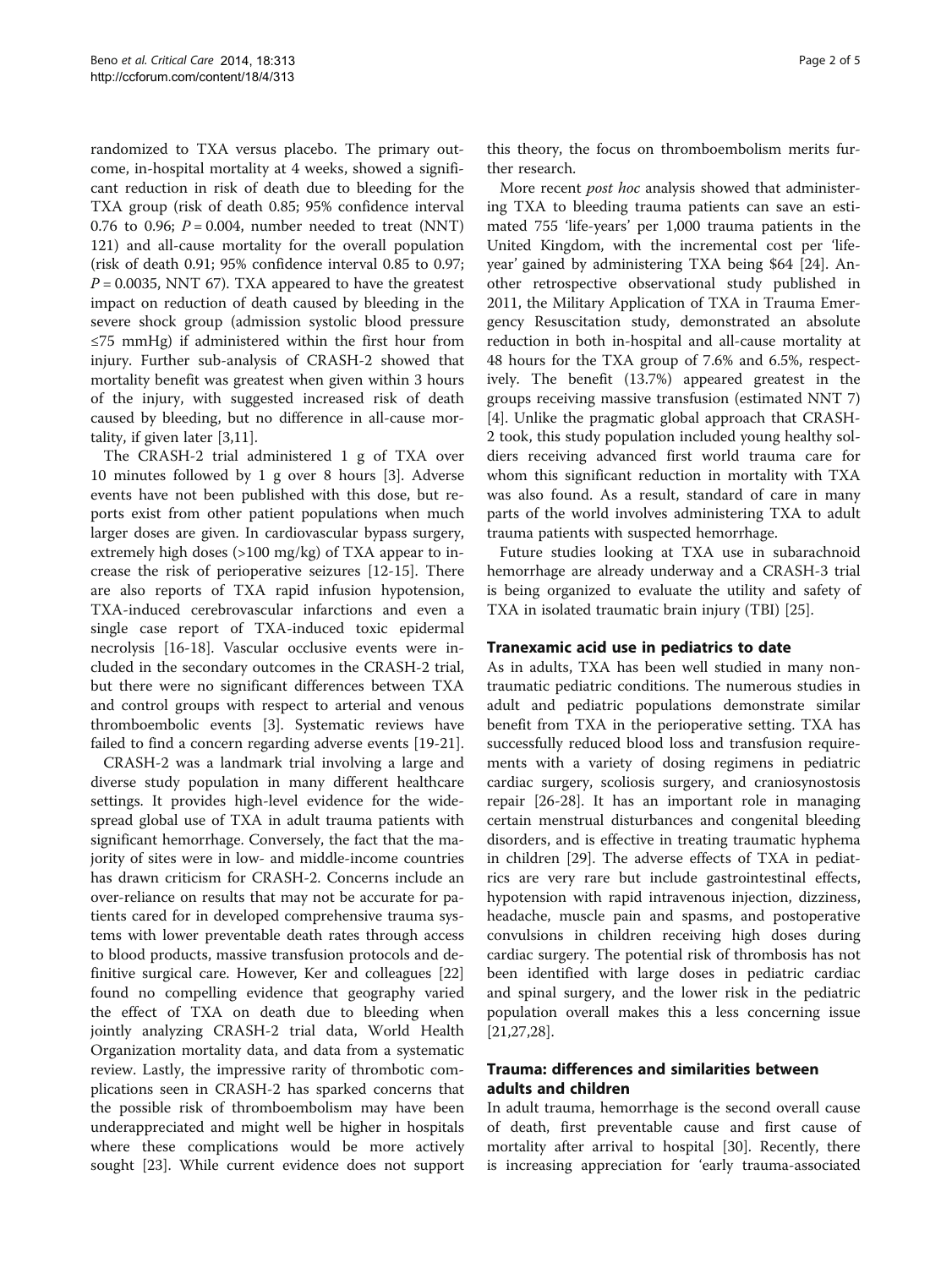#### <span id="page-2-0"></span>Table 1 Criteria for the use of tranexamic acid in pediatric trauma

Immediate need for transfusion, with any one of the following indicating severe shock<sup>a</sup>

• Systolic blood pressure low (<80 mmHg <5 years and <90 mmHg ≥5 years)

• Poor blood pressure response to crystalloid 20–40 ml/kg

Obvious significant bleeding

<sup>a</sup>The Hospital for Sick Children Massive Hemorrhage Protocol for the use of tranexamic acid in pediatric trauma. April 2014.

coagulopathy', an entity independent of fluid resuscitation and transfusion. It is estimated that 25% of adult trauma victims are coagulopathic upon arrival to the hospital, and when thromboelastography (TEG®) and rotational thromboelastometry (ROTEM®) are used diagnostically, up to 6% of these patients already have massive hyperfibrinolysis. Evidence further shows that up to 60% may have less intense hyperfibrinolysis diagnosed by plasmin-antiplasmin complexes, tissue plasminogen activator and D-dimer levels [[31\]](#page-4-0). It stands to reason, therefore, that the antifibrinolytic drug TXA, both theoretically and following high level evidence, now has a clear role in the injured and bleeding adult.

Children follow a slightly different pattern of trauma than adults, with variability existing due to environmental factors and the broad anatomic, physiologic and developmental age spectrum that encompasses pediatric care. Systolic blood pressures in children vary by age, and hypotension is often seen only once an uncompensated shock state exists (Table 1). The proportion of blunt to penetrating trauma is higher in children, but the leading cause of mortality is also traumatic brain injury, a condition known to be associated with coagulopathy in both pediatric and adult populations [\[32,33](#page-4-0)]. While the incidence of death from hemorrhage with traumatic injuries has not been described in children, hemorrhage remains the most common cause of death in pediatric solid organ injuries, and blunt thoracoabdominal trauma resulting in hemorrhage is the second leading cause of traumatic death in children [\[34](#page-4-0)].

## The coagulopathic response to trauma in children

Levels of coagulation factors vary by age and maturation, as does the tendency to clot or bleed, leaving pediatric trauma patients more susceptible to bleeding when coagulant maturity lags behind its anticoagulant counterpart. Given the high rates of TBI in the pediatric population and its possible association with hyperfibrinolysis and coagulopathy, the coagulation status of injured children has been addressed in the literature. Coagulopathy in both pediatric and adult head trauma is well described, and its published incidence ranges from 15% to 87% [\[32-34](#page-4-0)]. In pediatric blunt trauma, coagulopathy was reported in 28% of patients by Holmes and colleagues [[35](#page-4-0)], with significant coagulopathy occurring in 6% of children and associated with a Glasgow Coma Scale score  $\leq$ 13, low systolic blood pressure, open/multiple fractures, and major tissue wounds. Hendrickson and colleagues [[36\]](#page-4-0) described coagulopathy in pediatric trauma patients specifically requiring transfusion support using a combined retrospective review and prospective analysis of 102 children (mean age of 6 years, injury severity score of 22 and Glasgow Coma Scale score of 7) presenting to an emergency department over a 4-year period. Overall, 77% of the patients were coagulopathic on arrival to the emergency department, and abnormal coagulation parameters remained strongly associated with mortality even after adjustment for injury severity score. Coagulopathy was concluded to be prevalent, possibly even more common than in adults, in pediatric trauma patients ill enough to require a transfusion [[36](#page-4-0)]. An evaluation of the role of early coagulopathy and shock as independent predictors of mortality in children with traumatic injuries treated at combat support hospitals in Iraq and Afghanistan described results similar to those previously reported for adults, with 27% of the children demonstrating coagulopathy on admission, and a higher injury severity score predicting increased coagulopathy, shock, and ultimately mortality [[37\]](#page-4-0).

The role of hyperfibrinolysis in pediatric trauma patients is not as well established as in adults, although hypofibrinogenemia has been reported in up to 52% of children requiring transfusion support [\[36\]](#page-4-0). The experience of using TEG® and ROTEM® technology for pediatric trauma has been published in case reports

| Age                                | Loading dose (administer within 3 hours)                     | Subsequent dose                                                         |
|------------------------------------|--------------------------------------------------------------|-------------------------------------------------------------------------|
| $\geq$ 12 years::adult<br>protocol | I g intravenously over 10 minutes                            | 1 g intravenous infusion over 8 hours                                   |
| $<$ 12 years                       | 15 mg/kg intravenously over 10 minutes<br>(maximum dose 1 g) | 2 mg/kg/hr intravenous infusion over 8 hours or until bleeding<br>stops |

The Hospital for Sick Children Massive Hemorrhage Protocol for the use of tranexamic acid in pediatric trauma. April 2014. Adapted from Royal College of Paediatrics and Child Health: Evidence statement - Major trauma and the use of tranexamic acid in children [[39](#page-4-0)].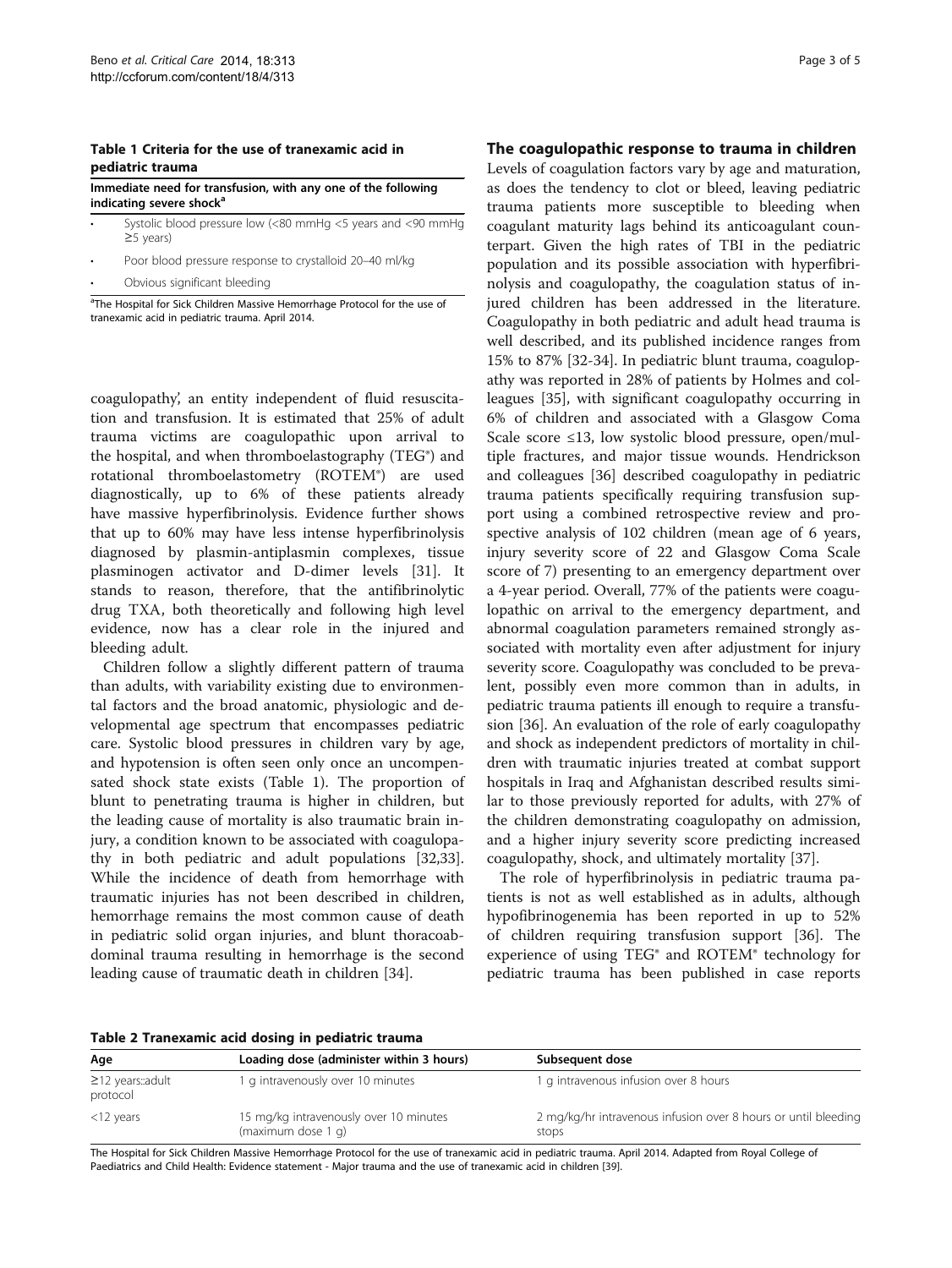<span id="page-3-0"></span>and a recent retrospective review utilizing rapid thrombelastography (rTEG) in 86 children [[38\]](#page-4-0). While not specifically addressing hyperfibrinolysis, this paper demonstrated that rTEG provided valuable goal-directed hemostatic resuscitation data for critically injured children. The available literature implies that injured children and adults respond similarly with regards to early coagulopathy and its association with certain injuries such as TBI that promote hyperfibrinolysis in the body, the latter being an important area of research requiring further exploration.

### Tranexamic acid for pediatric trauma

The basis for using TXA in children would appear to be nearly identical to that for adults, if not more intuitive. Since children generally have healthier vascular systems than adults, and with the main concern being thromboembolism, there is no clear reason for enforcing a lower age limit for this drug. At least in adolescents, where we can confidently presume their coagulation system has matured and their injury patterns resemble those of adults, the role of TXA should be adopted immediately. In fact, five participants in CRASH-2 were inadvertently enrolled and later discovered to be under 16 years of age [3]. The Royal College of Paediatrics and Child Health in the United Kingdom issued an Evidence statement in November 2012 entitled 'Major trauma and the use of TXA in children' that proposes the use of TXA for all children [[39\]](#page-4-0). The dosing consensus reached utilizes the adult protocol for a 1 g loading dose over 10 minutes within the first 3 hours post-injury, followed by a 1 g infusion over 8 hours for children 12 years of age and older. For children under 12 years of age, the loading dose was pragmatically estimated at 15 mg/kg (maximum dose 1 g) followed by an infusion of 2 mg/kg/hour for at least 8 hours or until the bleeding stops [[39](#page-4-0)] (Table [2](#page-2-0)). The doses of TXA used for trauma are significantly lower than the published doses in use for pediatric cardiac, spinal and craniofacial surgery, and even at these doses adverse events are rare. The emerging concern of post-administration seizures has not been reported for the dose used in trauma.

## Use of tranexamic acid in pediatric hemorrhagic trauma

According to best available evidence in 2014, TXA significantly decreases mortality in bleeding trauma patients 16 years of age and older without significantly increasing prothrombotic complications if administered within 3 hours of injury. Currently, there is no evidence of benefit in patients with TBI, and results from CRASH-3 should guide treatment in this area. Early treatment with TXA is recommended in adult trauma patients at risk for significant hemorrhage, patients being transfused, and particularly those requiring massive transfusion or who have an elevated baseline risk of death [\[40](#page-4-0)].

While the evidence specifically for TXA in pediatric trauma is not yet available, we feel that TXA should be considered for use in adolescent trauma patients in the same dosing regimen and indications as used in adults. Given the consistency in coagulation response to tissue injury across age spectrums, we feel that young children with hemodynamic instability and ongoing risk for hemorrhage would also benefit from TXA while recognizing this specifically as an area in need of further research. The adoption and use of this inexpensive and cost-effective therapy may reach only a small percentage of pediatric trauma patients. However, without anticipated risk, in children requiring transfusion support following trauma, TXA plausibly holds similar or greater benefit for mortality reduction than has already been demonstrated in adults. Denying injured children TXA due to the lack of pediatric trauma trial evidence in this indication is likely shortsighted and unnecessary given the ample clinical evidence in other pediatric settings, the excellent safety record of the drug, and the clear mortality benefit seen in adult trauma.

#### Abbreviations

CRASH-2: Clinical randomization of an antifibrinolytic in significant haemorrhage-2; NNT: Number needed to treat; ROTEM®: Rotational thromboelastometry; rTEG: Rapid thrombelastography; TBI: Traumatic brain injury; TEG®: Thromboelastography; TXA: Tranexamic acid.

#### Competing interests

The authors declare that they have no competing interests.

#### Author details

<sup>1</sup>The Hospital for Sick Children, 555 University Avenue, Toronto, Ontario M5G 1X8, Canada. <sup>2</sup>St Michael's Hospital, 30 Bond Street, Toronto, Ontario M5B 1 W8, Canada. <sup>3</sup>Sunnybrook Health Sciences Centre, 2075 Bayview Avenue, Room B2 04, Toronto, Ontario M4N 3M5, Canada.

#### Published: 02 Jul 2014

#### References

- 1. American Academy of Pediatrics, Pediatric Orthopedic Society of North America: Policy statement: management of pediatric trauma. Pediatrics 2008, 121:849–854.
- 2. Dzik WH, Blajchman MA, Fergusson D, Hameed M, Henry B, Kirkpatrick AW, Korogyi T, Logsetty S, Skeate RC, Stanworth S, MacAdams C, Muirhead B: Clinical review: Canadian National Advisory Committee on Blood and Blood Products - massive Transfusion Consensus Conference 2011: report of the panel. Crit Care 2011, 15:242.
- 3. CRASH-2 trial collaborators, Shakur H, Roberts I, Bautista R, Caballero J, Coats T, Dewan Y, El-Sayed H, Gogichaishvili T, Gupta S, Herrera J, Hunt B, Iribhogbe P, Izurieta M, Khamis H, Komolafe E, Marrero MA, Mejia-Mantilla J, Miranda J, Morales C, Olaomi O, Olldashi F, Perel P, Peto R, Ramana PV, Ravi RR, Yutthakasemsunt S: Effects of tranexamic acid on death, vascular occlusive events, and blood transfusion in trauma patients with significant haemorrhage (CRASH-2): a randomised, placebo-controlled trial. Lancet 2010, 376:23–32.
- 4. Morrison JJ, Dubose JJ, Rasmussen TE, Midwinter MJ: Military application of tranexamic acid in trauma emergency resuscitation (MATTERS) study. Arch Surg 2012, 147:113–119.